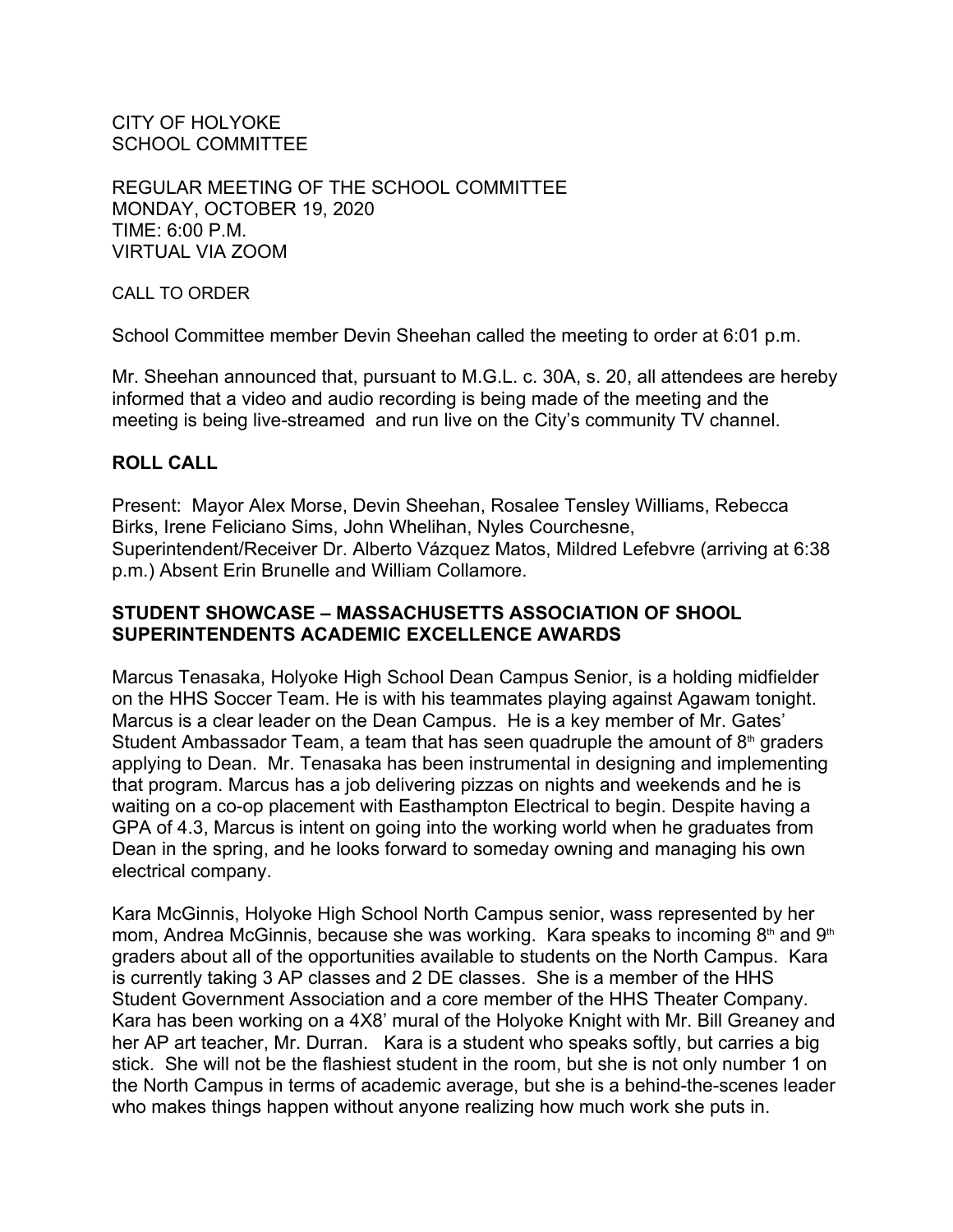### PAGE

Mrs. McGinnis explained that Kara just received a promotion at work and is training for her new position, which is why she couldn't be present. She is honored and thankful to receive the award tonight.

# **MOMENT OF REFLECTION FOR THE COLLAMORE FAMILY**

Mr. Sheehan asked for everyone to take a moment to reflect on the Collamore family and Mr. Collamore, who recently lost his son.

# **PUBLIC COMMENT**

None

# **STUDENT REPRESENTATIVES**

Mr. Sheehan asked if student representatives has been identified yet.

Steve Mahoney told committee members that the Student Government was a little late getting organized. Student representatives would be ready for the November meeting.

# **COMMUNICAITONS AND REPORTS**

# **Update on Food Distribution**

HPS continues to provide meals at 6 different sites from 12:00 – 2:00 p.m. on Mondays, Wednesdays and Fridays. Breakfast, lunch and dinner, for 7 days, is being served to all families that go to the sites to pick up food. Since the beginning of the pandemic, the district has served approximately 88,000 breakfast, 89,000 lunches, 44,000 dinners, 60,000 snacks, with about 3,200 vanpool deliveries to 7 shelters across the city. HPS has provided 980 backpacks to families. HPS provided 47,000 holiday meals to city families last year.

Christin Morello, Sodexo District Manager for the Northeast Region, Diana St Pierre Interim General Manager, Ashley Plant, former General Manager, and Alyssa Dawn, Regional Dietician were present for Sodexo.

Ms. Morello gave the HPS food service staff a shout-out - It is amazing what they have been able to accomplish. Food service workers show up every day for families and there has been no interruption of service.

A power point was shown that talked about nutrition, options available for students, USDA requirements, summer food service meal patterns running through the remainder of the school year, adult care food service program.

There were challenges procuring products during this Covid pandemic. There were limitations from sources for dinner options. There was a freezer capacity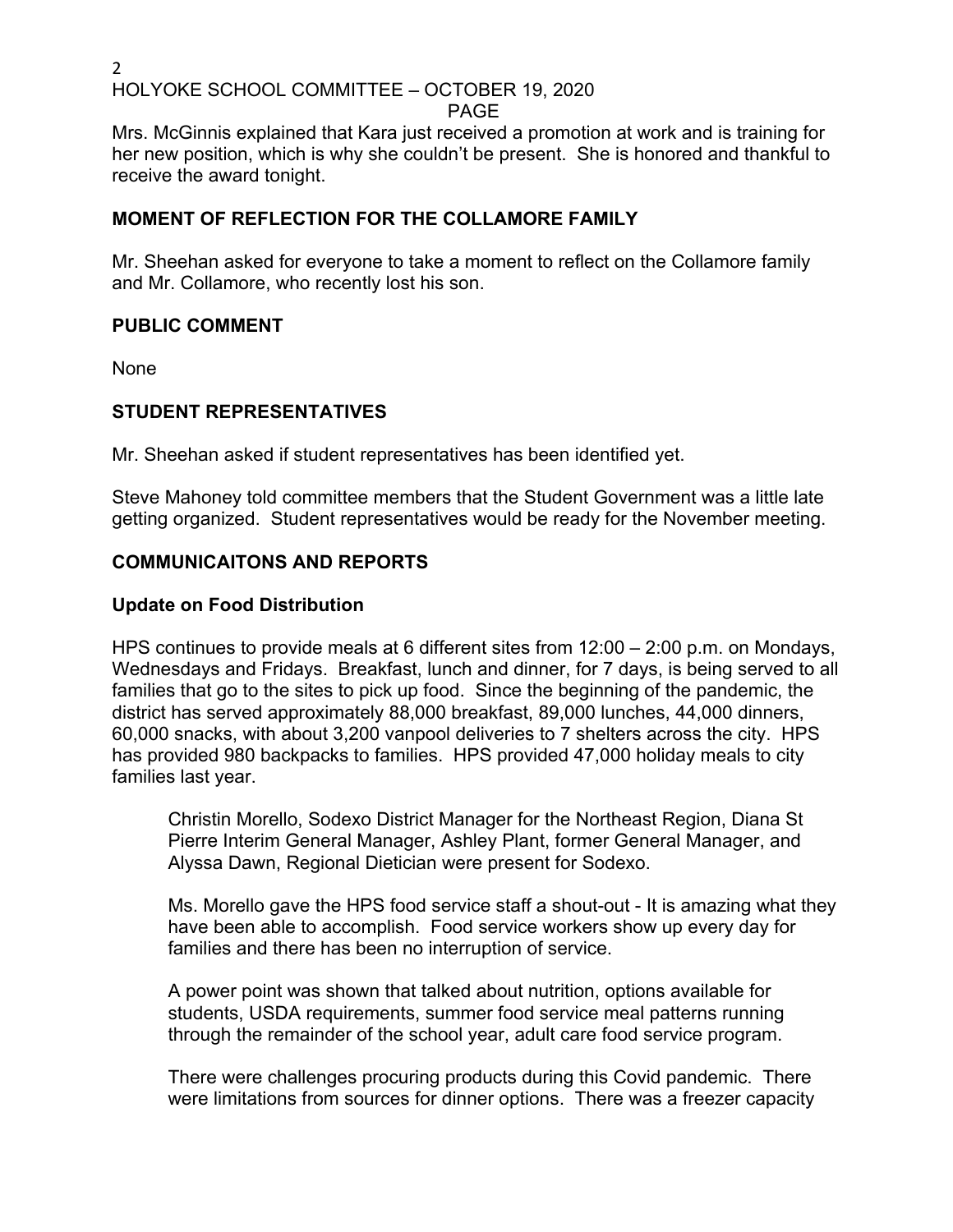#### PAGE

issue which limited storage of frozen meal kits. Shelf-stable meal kit options were purchased for dinner meals. Staffing has been a challenge, with regard to turnover. In addition, only a limited number of staff could be in each building to prepare meals on a daily basis. Individually packaged items are being purchased as much as possible, in the interest of safety.

The fresh fruit and vegetable program was a great partnership with DESE. Fresh fruits and vegetables were distributed to families when they picked up meals.

The backpack program is an area of success. Shelf-stable meals and items are packaged and backpacks are filled for families.

Last year Holiday Baskets were provided to families in need. Those baskets were provided during Thanksgiving and Christmas. Baskets consisted of either a ham or turkey and fixings for a meal. A special senior celebration lunch was held at HHS.

Student focus groups were held last year at HHS North and Dean, Veritas and Peck. Staff worked hard to get students what they wanted to eat. Student focus groups will be picked up again next year when students return.

Ms. Lefebvre took over the chair.

Mrs. Birks appreciated the presentation and indicated that Sodexo had done very good work in the district. The situation now is, indeed, very difficult. She has concerns about some of the food going out to students now. She prepared a slide show with photographs of food students are receiving.

USDA guidelines are not being met with the current lunches served to adult age students. Those students are receiving meals based on requirements for much younger students. Adult students are still hungry after eating such a small meal.

Holyoke is not a wealthy community. Children and families have food insecurities.

A main complaint of students is that breakfasts are arriving frozen and students have no way to warm up the breakfasts.

Dinners are not what Mrs. Birks would consider edible.

Children with dairy issues are receiving meals with dairy in them.

She understands trying to provide healthy food for kids, but consideration needs to be given to what kids actually eat as well. Students will most often not eat foods they are not familiar with. She worries that children are not eating.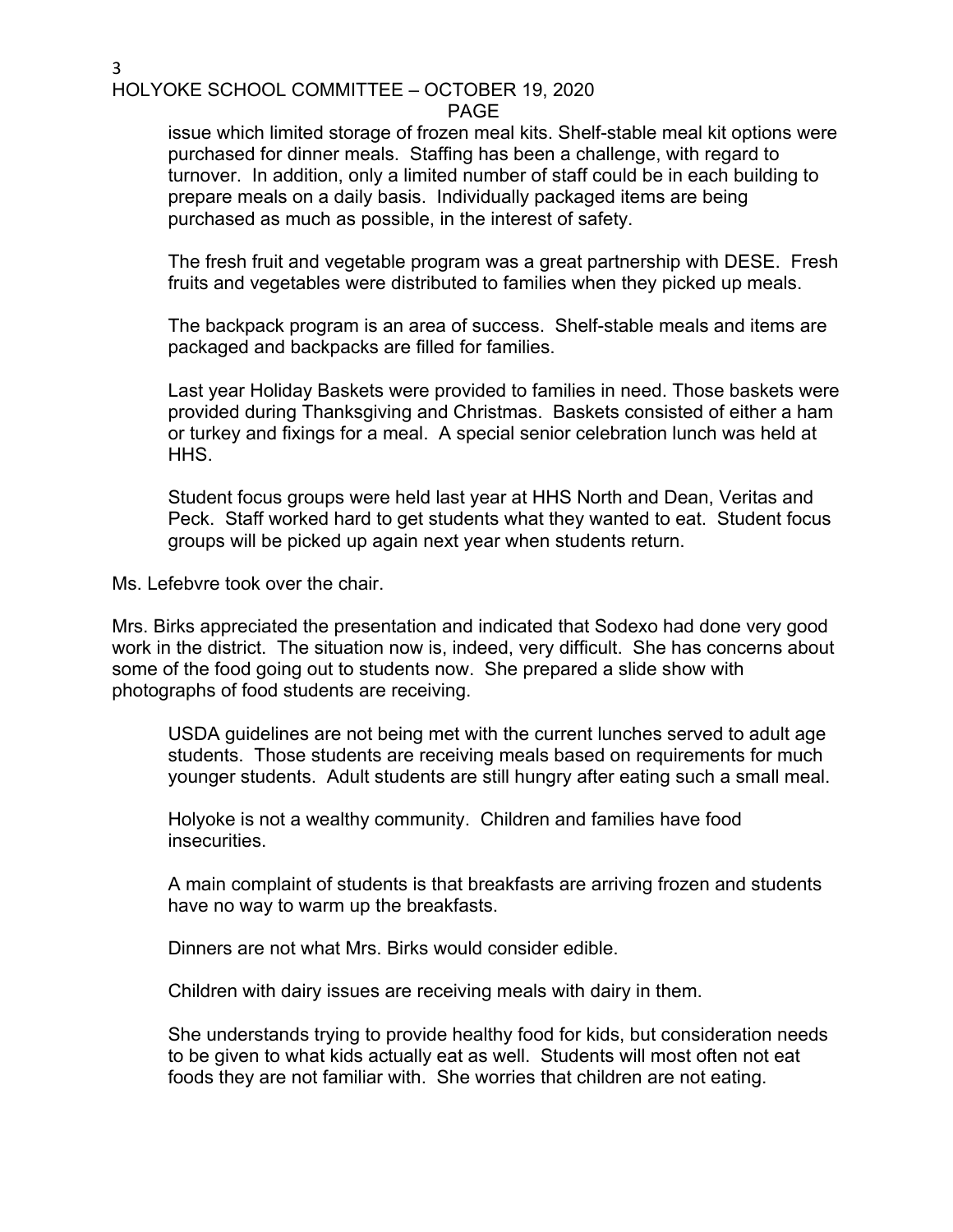PAGE

She is concerned when she hears from a teacher, after that teacher hands students food on Tuesday, and students say, "This is all I'm going to get until Thursday.", because those students won't eat again until they come back to school. Students are most often not eating the meals they are presented for dinner.

Students cannot be prepared to learn on an empty stomach. That is a reality. Students need to be getting good food, in appropriate portions, for all 3 meals each day. She understands the prepackaging of food, but the district can do better than what is happening now. It is unrealistic to think that anyone would eat beef jerky for dinner and beef jerky is part of a dinner packet that goes out to families.

Mr. Soto replied to some of the questions: meals shown in the Sodexo presentation were stock photos and other slides showed ways the program wants to improve when students return to schools. Frozen meals are designed to be taken home and served the next day. Sodexo has worked hard with the Transitions Program to ensure food is not arriving frozen. If that is happening, that is a challenge that needs to be resolved.

Diana St Pierre said Sodexo has been able to purchase a freezer with the intention of getting better supplies so that better meals can be provided. There are still problems with the supply chain.

Dr. Vázquez Matos agreed that there is area for improvement. The focus of the work needs to be equitable access for families. Holyoke families are experiencing financial insecurity. The main concern is that students have access to meals. The district is committed to continuing to provide food to families.

Ashley Plant said Sodexo appreciates the feedback. Communication is important and must be both ways. Sodexo and school food service staff want to hear from families about any concerns, issues, or special needs families have.

Mr. Sheehan pointed out that the committee understands that there will always be levels of need for improvement with food service. That's not the issue. When the district transitioned to Sodexo, there were conversations similar to some pieces of the presentation by Sodexo here. There was talk about student meetings and family engagement so that students would be provided with food that they will eat. He does not want to see food purchased and sent home that will only be thrown away. It makes no sense to purchase food that will not be eaten. He suggested that perhaps incentives could be used to increase not only participation, but feedback. An incentive could be provided for feedback from families on the food they are receiving. Text-a-tip is something that could be used. It would be helpful to think creatively around how to engage families to encourage communication. The district had to fight to get the federal government

4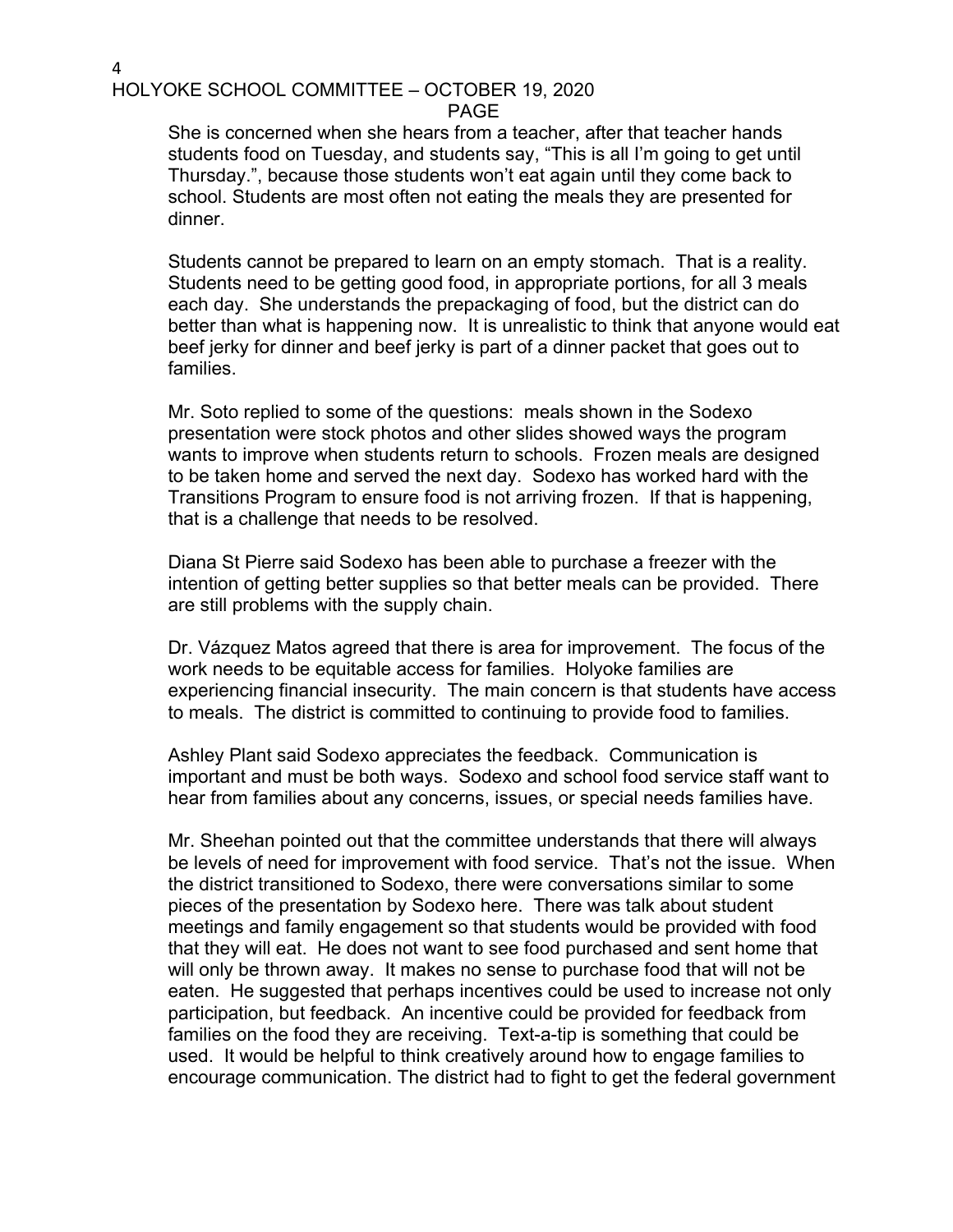$5<sub>2</sub>$ HOLYOKE SCHOOL COMMITTEE – OCTOBER 19, 2020

PAGE

to allow Holyoke to continue feeding families. Thankfully, Holyoke is able to continue to do that.

Mr. Courchesne expressed concern over what is being served to families as meals and about children with food allergies being served the very food they have difficulties with. The school committee should be able to get photos of what students are being served. He suggested that perhaps that is something that can happen for a week, for example.

Dr. Vázquez told the school committee that he did do some things after he saw the photos Mrs. Birks showed. He visited prep kitchens to see what was happening. The district needs to do more to meet the needs of the families in Holyoke, including being culturally responsive to the food needs. Beef jerky is not something that should be on a family's dinner table.

Mrs. Birks' main concern is that there are children in Holyoke who are not fed adequately at home. Those children and families need to be feed meals that are both nutritional and palatable. She appreciates the work Sodexo and food service staff have done, but the bar needs to be raised much, much higher.

Mr. Sheehan questioned whether food supply chain issues are being experienced by all school food service providers. This is not something that has been on the news or shared in any way that would indicate it's a big problem. If national big box vendors are not coming through, perhaps sourcing through smaller, local vendors would be more advantageous. Small businesses are truly struggling and need customers.

# **Update on Athletics**

Dr. Vázquez reported that the High School has been able to provide all MIAA approved fall sports to students in grades 9-12 in addition to training seasons for football and cheerleading.

Steve Mahoney explained that MIAA and DESE worked together to determine what sports they would sanction for the fall season and left it to local school districts to determine whether or not students would participate in athletics.

Holyoke believed that providing students with the opportunity to participate on athletic teams was critical. The Athletic Director is a former trainer and looked at all sports and related safety procedures with a critical eye.

Boys Soccer 27 members Girls Soccer 33 members Field Hockey 17 members Golf 10 members Girls Volleyball 29 members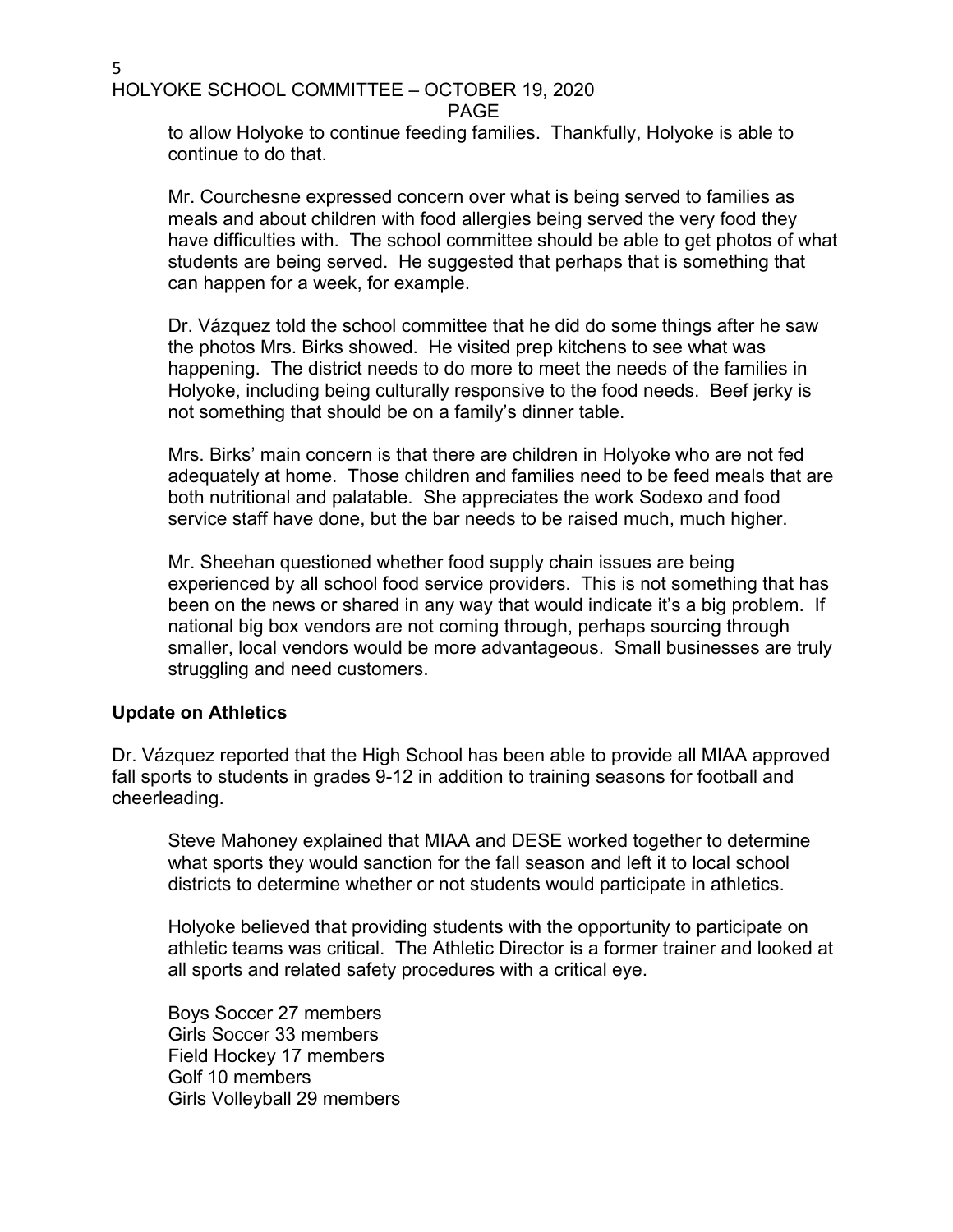$6\overline{a}$ HOLYOKE SCHOOL COMMITTEE – OCTOBER 19, 2020

PAGE

Girls Cross Country 3 members Boys Cross Country 5 members

Holyoke has had to re-league and, in many cases, was able to minimize distance traveled. There have been rule changes for all sports in the name of safety. Students and coaches are being really conscious about the rule changes.

Teams are working to continue the proud tradition of Holyoke High School.

Ms. Lefebvre asked if student athletes are being Covid tested to play sports.

Dr. Mahoney explained that kids have to certify that they have no symptoms and have not been in close contact with anyone who has been infected. Families and students are being required to certify that they are Covid free and symptom free before starting the program. The programs are following a full set of protocols in terms of symptoms or close contact.

### **Update on Covid & District Response**

Dr. Vázquez explained that communities are classified by State health offices in a three tiered system (High-Red; Moderate-Yellow; Low-Green) which is based on average daily cases of 100,000 residents. Holyoke and 39 other communities were in the red and this week, Holyoke and 62 other communities are in the red. As of October 14, Holyoke's average daily incidence rate is 13 of 100,000 over the past 14 days. A rate over 8 of 100,000 would put communities in the red. Holyoke has had 75 cases in the first 14 days of the month of October.

HPS have had 17 positive cases, 13 of which have been remote learners, since school resumed on September 14<sup>th</sup>. All schools have followed proper safety protocols in response to positive Covid cases.

HPS works closely with the Board of Health, including deep dives into the data.

The district is in conversation about having in-house testing for students and faculty.

Educational materials continue to be pushed out for families around Covid safety and flu vaccines.

Cynthia Carbone, Director of Nursing, explained that a lot of time is being spent on connecting with folks around reinforcing mitigation strategies, such as staying 6' apart, wearing proper face coverings, and properly washing hands and using hand sanitizer. That has been a district focus. The nursing department works closely with building leaders, supervisors, and HR. There is a multidisciplinary approach when someone has symptoms, if there is a known contact with symptoms, or a positive diagnosis. Reactions are always consistent with specific protocols in place. There has been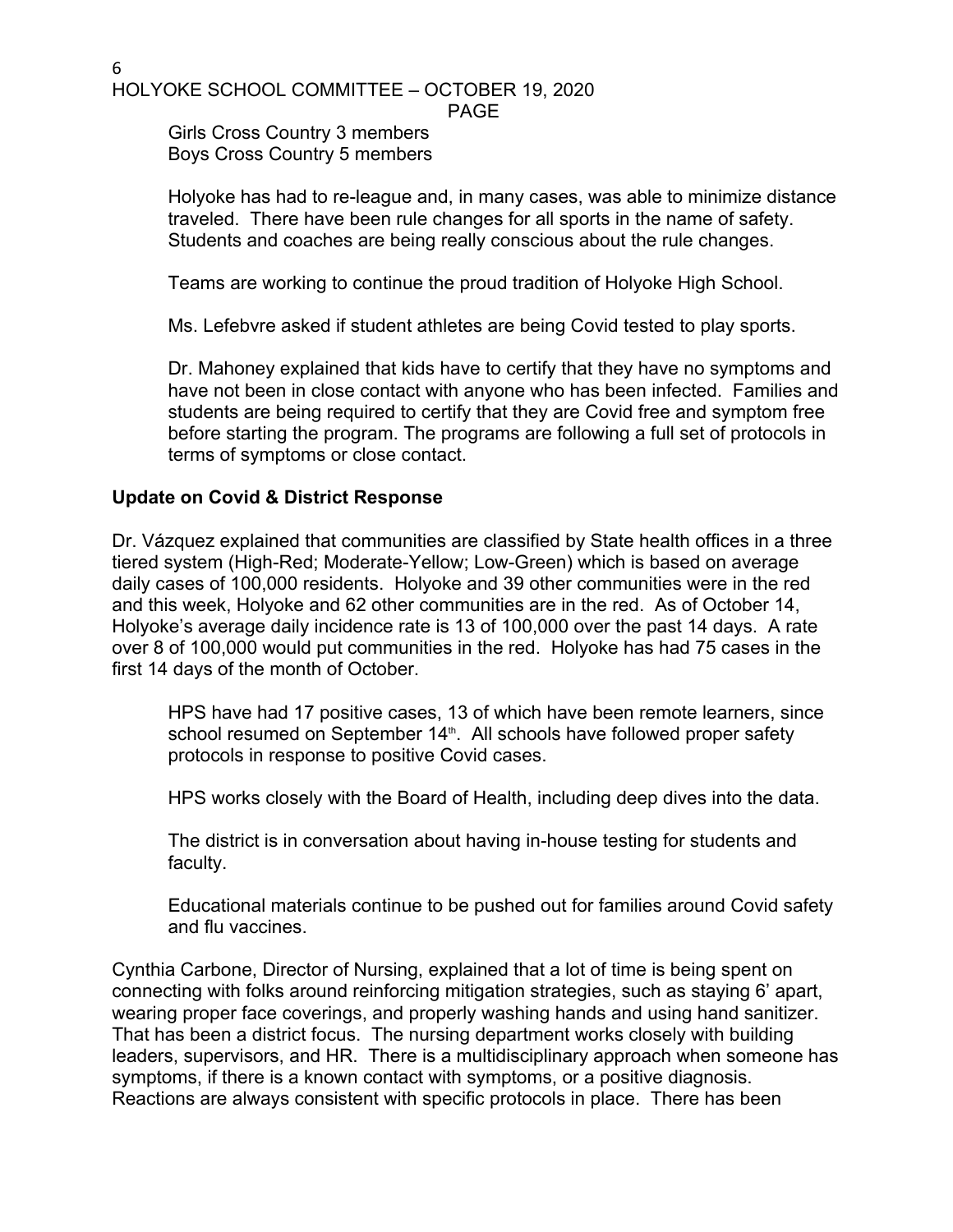PAGE

increased communication between departments, including between the facilities and nursing teams.

Nurses have taken on additional training through Boston Children's' Hospital, which offered a 4 part training on Covid in the schools. Informational health materials, including a social media presence, have been developed and shared across the district related to mitigation strategies and proper usage of PPE. A series of flu clinics have been arranged across the district and city, including clinics to be held at food pick up sites.

Strong relationships have been developed with the Board of Health. There are constant conversations going on between departments and that collaboration allows the district to rapidly assist families. HPS is grateful for the hard work and collaboration with the BoH.

Mrs. Birks expressed her belief that it is important to share positive results with the school community. Parents need to be able to make decisions about their children, whether the results are remote or in person staff or students. It is also important to know if any remote students who have tested positive have accessed schools for any reasons, including sports, food pick up, tutoring, etc.

Ms. Carbone indicated that there is tracking for those kinds of situations. Protocols, systems, and structures are taken very seriously in all buildings across the district.

MOTION: Mr. Sheehan made a motion, seconded by Ms. Feliciano Sims, to approve the minutes of the Regular Meeting of July 20, 2020 and the Special Meeting of August 7, 2020. The motion carried unanimously on a roll call vote. (Lefebvre-yes, Sheehanyes, Brunelle-yes, Tensley-Williams-yes, Birks-yes, Feliciano Sims-yes, Whelihan-yes, Courchesne-yes.)

ONGOING BUSINESS

None

# ANNOUNCEMENTS

Mr. Sheehan reminded members and the public that early voting has started at Holyoke City Hall. Voting is happening on the first floor and the schedule is on the City Clerk's website. Voting is happening during normal business hours and on weekends. Ballots by mail are available from the City Clerk's office and can be returned to a drop box at City Hall. Voter registration is open until October 24<sup>th</sup>.

. Mrs. Birks announced a fundraiser by the Field Hockey Team, which is selling Holyoke hats online. Support for the Field Hockey team, or other teams holding fundraisers, is encouraged and very much appreciated by the students and families.